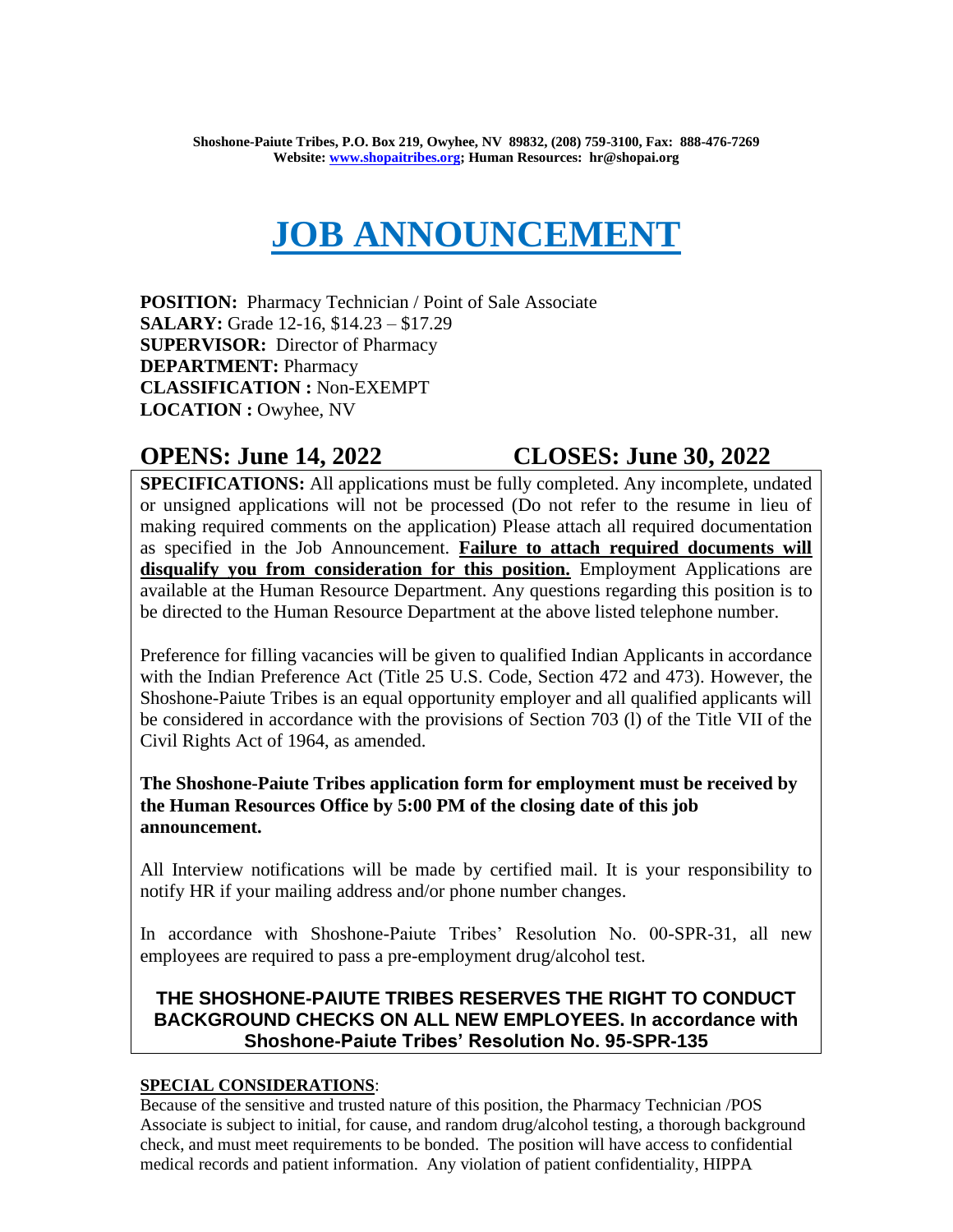requirements, or failure of a urine drug screen will constitute grounds for immediate termination. History of prior drug or alcohol misuse or abuse will disqualify an applicant.

Incumbent must be able to work in a high-stress environment while maintaining a pleasant and customer-friendly presence.

#### **JOB PURPOSE**:

This position is located in the Pharmacy Department. The primary purpose of this position is to assist the pharmacist(s) in serving patients by answering phones, serving at the Drop Off/Pick Up window(s) and filling orders as well as helping with clerical functions such as, but not limited to, retrieving voicemails, inventory control, and various Point of Sale functions.

#### **NATURE AND SCOPE**

**Location:** The Pharmacy Technician/POS Associate reports to the Director of Pharmacy or Pharmacist in charge at the Owyhee Community Health Facility.

**Environment:** The Owyhee Community Health Facility pharmacy is an outpatient pharmacy, serving the needs of the residents of the Duck Valley Reservation, as well as Native American beneficiaries in the surrounding areas. The work environment involves the normal risks and discomforts typical of a pharmacy/office setting.

**LATITUDE:** The procedures and methods are clearly established for the Pharmacy Technician/POS Associate. The incumbent will use judgment and discretion in interpreting drug orders and inventory. This position functions with considerable independence. The Pharmacy Technician/POS Associate will solve problems when possible and refer others to the Department Director or Staff Pharmacist.

**MAJOR CHALLENGES**: The major challenge for this position is to assure constant accuracy in all work and decisions performed within the time allotted, labeling, inventory, patient billing, and distribution of medications.

**CONTACTS:** Daily contacts are made with patients, doctors, nursing staff, and Pharmacy personnel and other facility employees.

**KNOWLEDGE, SKILLS, & ABILITY**: Strict attention to detail and accuracy, knowledge of medical terminology and the ability to prioritize functions are requirements of this position, as well as the ability to type 35 WPM or more. Competency at a High School Math level is needed. Six months or more Pharmacy or related experience is desired. A training program is available involving a considerable commitment of personal time

#### **ESSENTIAL FUNCTIONS**:

- 1. Greets customers promptly and courteously in a business-like manner. Explains any delays in prescription processing to customers. Deals with phone calls and customers in a timely and professional manner but also directs calls to appropriate persons. Makes any needed copies promptly and neatly.
- 2. Accurately enters refill requests into the computer program, utilizes that program to attend to patient needs and monitors POS screen to watch for rejections and ensure proper billing of orders. Computer program will also be utilized for adding outside providers to the database as needed.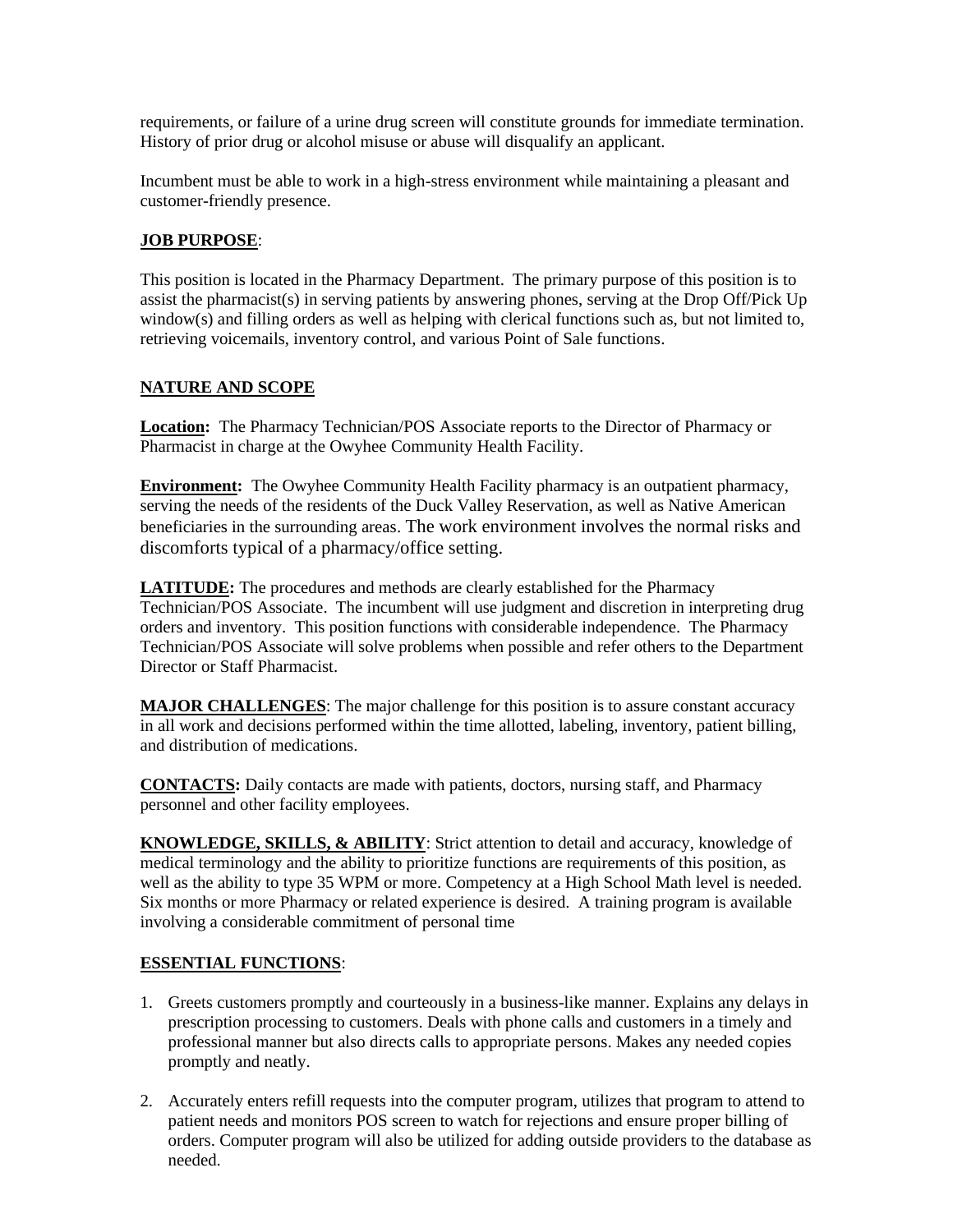- 3. Performs POS-related duties as needed by the department. This may include filing, assisting providers with Prior Authorization process as needed, updating patient billing demographics, processing daily reports, batching and etc.
- 4. Performs inventory control functions of pharmaceutical supplies as needed, maintaining appropriate levels of inventory without unnecessary over stocking. This includes ordering, unpacking, and accurate labeling of supplies. May need to perform cost comparisons and complete pricing of pharmacy-controlled products.
- 5. Identifies outdated drugs and removes them from pharmacy stock, returning them for credit where appropriate.
- 6. Maintains on-the-job training and other educational programs. Any assigned training is completed accurately and in a timely manner without the need for direct supervision or motivation.
- 7. Maintains department in a clean and orderly manner.
- 8. Maintains a high level of accuracy when copying, either by hand, computer or other device any information from one source to another.
- 9. Performs other related duties as assigned by immediate supervisor in a suitable and proficient manner.
- 10. Incumbent will be required to become a certified pharmacy technician within 18 months of the hiring date.

### **MINIMUM QUALIFICATIONS**:

- 1. High school diploma or equivalent.
	- 2. Applicant must demonstrate math and typing competency with a passing score of at least 70 percent on each test. A sample math test is available upon request. Examples of some (But not all) types of items tested include Multiplication, Division, Fractions, Decimals and understanding/ability to make conversions to and from the metric and American standards of measurement.
	- 3. Possess a valid driver's license and be insurable under the Tribe's insurance carrier.

### **PREFERRED QUALIFICATIONS**:

- 1. Candidate should be familiar with pharmacy technician certification requirements.
- 2. One year of computer experience or demonstration of computer literacy is preferred.
- 3. Knowledge of Medical Terminology is preferred.

4. One year of completed university, college or Vocational Technical education (24 to 30 credits) is preferred.

5. Certified Pharmacy Technician certificate completion is preferred.

**PHYSICAL DEMANDS:** Work requires walking, standing, bending, lifting up to 5 pounds on a regular basis and up to 25 pounds on a periodic basis, ability to stoop and pick up objects